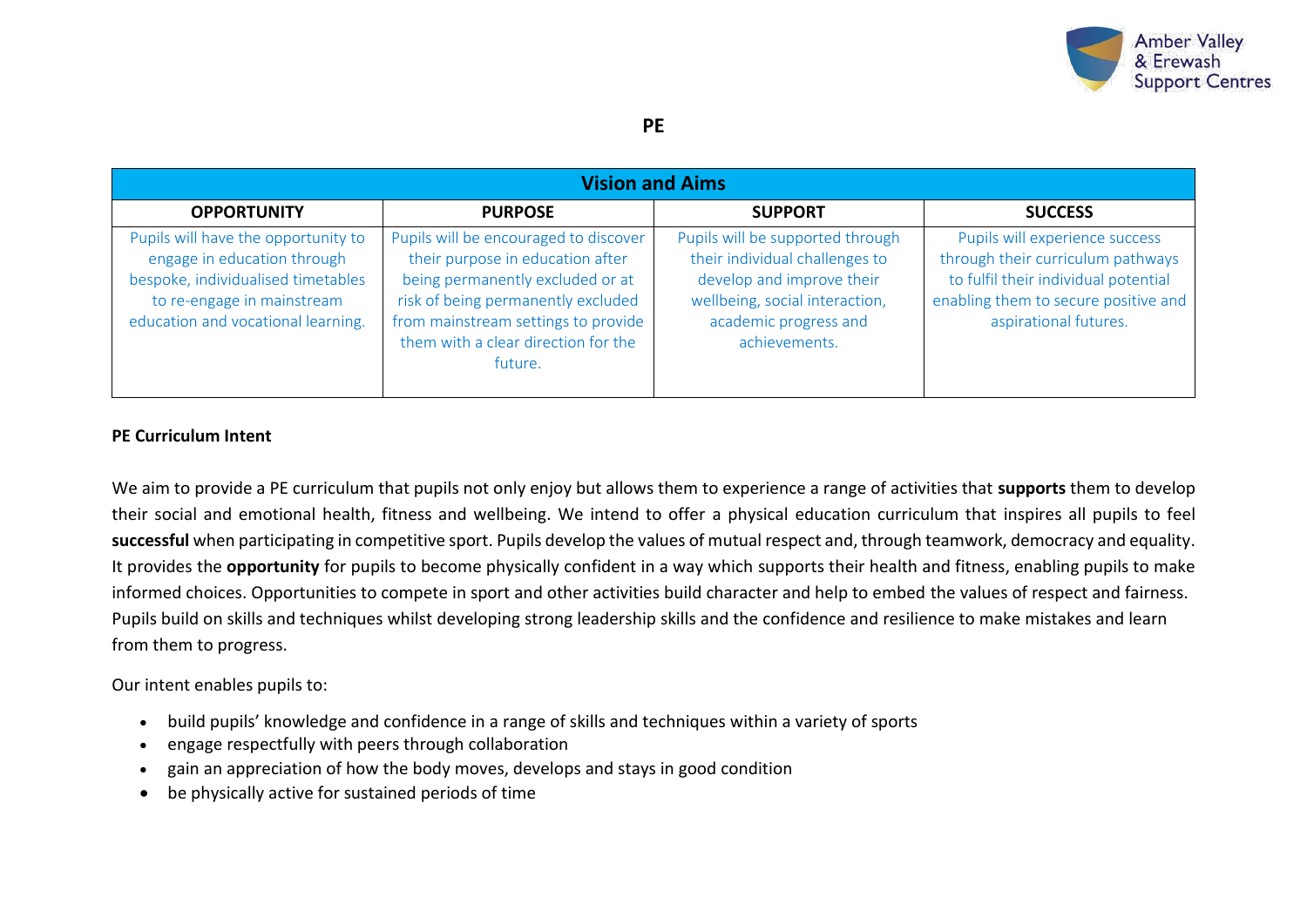

- encourage a fascination in sports, their origins and their place in a modern society
- Leave our academy with the relevant knowledge and understanding of how to lead healthy, active lives

## **Content**

PE is shared in the long-term curriculum plan (see below). Content is divided into 6 academic terms for pupils who are site based. Curriculum content is taken from elements of the National Curriculum.

### **Implementation**

Delivery of PE is either via site based small classes or off site as part of Outdoor and Adventurous Activities. This allows pupils to learn in an appropriate environment and positively promotes engagement in learning. We encourage learning with flexible and bespoke **support** strategies identified in their 'pupil information pack'.

The sequencing of PE ensures that content is taught in a logical order so that pupils build on knowledge. The curriculum is designed to allow for revisiting of content and transfer of knowledge into subsequent topics. This allows pupils to embed knowledge and skills and use these within other subjects to enhance learning and experience **success**.

#### **Assessment**

Pupils are baseline assessed to ensure that they are set appropriate targets and work can be differentiated accordingly. Assessments are used as appropriate to each site to evidence progress towards targets. Pupils are continually assessed on their grasp of content covered and outcomes are set each lesson to support or extend their understanding. Formative teacher assessment will take place during each PE lesson. Summative assessments at the end of each unit of work will be completed for all pupils. All pupils are assessed for progression in accordance with the whole academy bespoke assessment and tracking 14 Step Scale. All pupils will have a baseline and target set using the PE 14 Step Scale, regardless of site, age, ability or qualification being studied. This enables our academy to track progress in PE across all pupils and enables them to achieve individual success regardless of their starting point. This allows pupils to develop their confidence and self-esteem.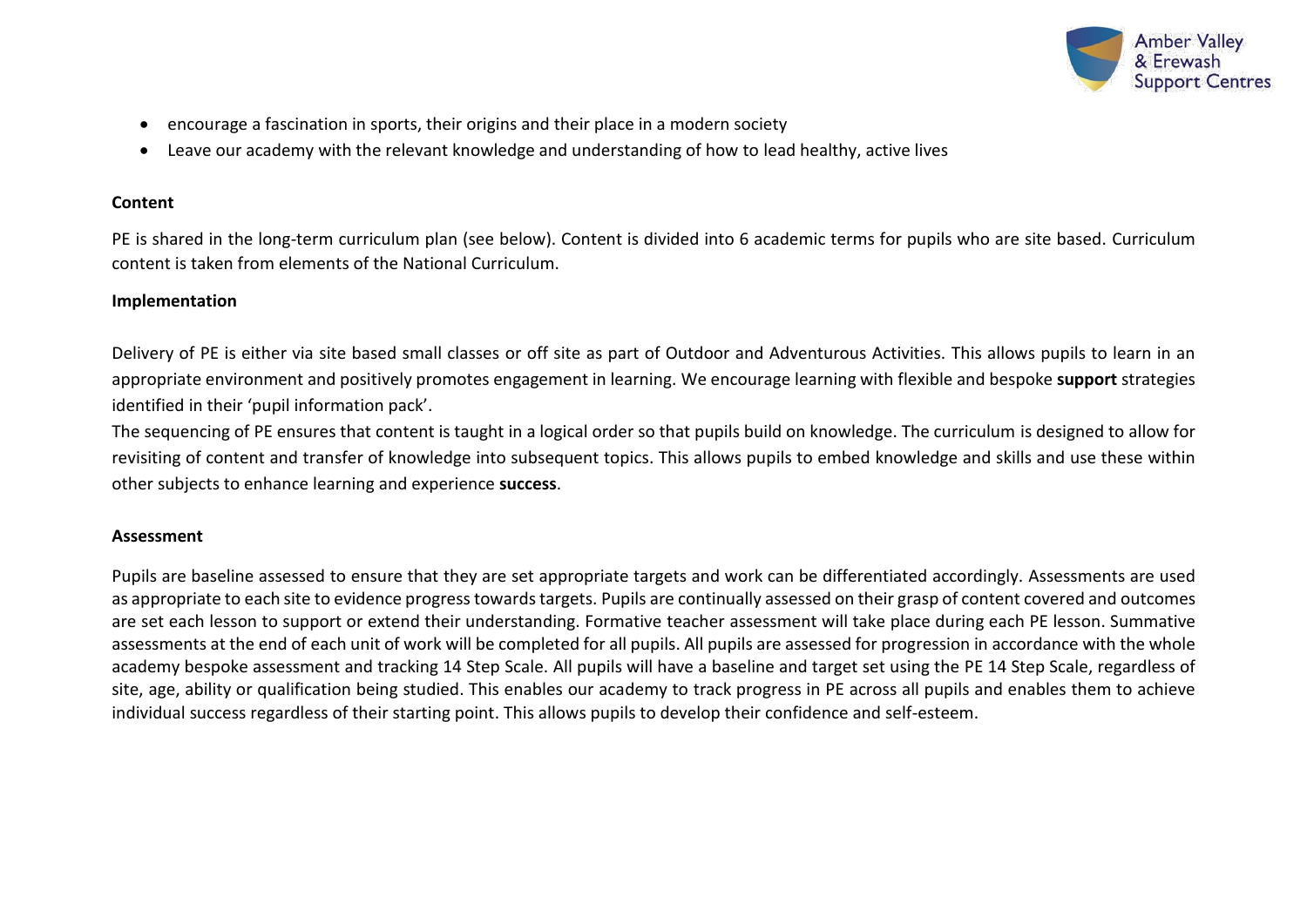

#### **Impact**

Pupils experience progress through the bespoke **support** strategies implemented. We aim for all pupils to experience individual **success** in PE through individual target setting and use of high expectations. All pupils are encouraged to make maximum progress whilst on roll with short term and long -term target setting. Aspirational targets are also set.

# **Career links with the PE Curriculum**

The PE long-term plan has a careers focus for each term which links the topic to related PE based careers (see LTP). PE is embedded into further enrichment opportunities as part of the development of health lifestyles.

Planning makes reference to careers within a particular subject area. Progression pathways, next steps training and post-16 education **opportunities** are identified. Pupils are given opportunities to research career pathways and expand their knowledge of different careers. They are encouraged to be aspirational and are exposed to a wide variety of careers. Careers is delivered by both teachers and teaching assistants and is also embedded in the timetabled curriculum at each academy site.

| Autumn 1                    | <b>Autumn 2</b>            | Spring 1                  | <b>Spring 2</b>             | Summer 1                   | Summer 2                   |
|-----------------------------|----------------------------|---------------------------|-----------------------------|----------------------------|----------------------------|
| Hockey                      | <b>Badminton</b>           | <b>Basketball</b>         | <b>Fitness</b>              | Handball                   | <b>Athletics</b>           |
| Pupils will be taught basic |                            |                           | Pupils will learn how to    | Pupils will build on basic | Pupils will develop        |
| hockey techniques and       | Pupils will learn basic    | Pupils will perform       | perform basic skills and    | throwing, catching and     | fundamental movement       |
| apply them to               | badminton techniques       | learned basketball skills | techniques which they       | team strategy skills to    | skills and continue to     |
| competitive games.          | and skills which they will | and technique within      | will apply to competition.  | further increase           | develop their strength,    |
| From the sweeping pass      | apply to a competitive     | competitive games.        | From perfecting             | performance in             | endurance, speed and       |
| to the strategic            | situation.                 | have the technique to     | technique to identify       | preparation for            | flexibility in preparation |
| placement of the ball,      | After mastering the        | perform a chest pass,     | their bodies limits, pupils | competitive handball       | for a sports day.          |
| they will learn how to      | overhead clear, drop shot  | bounce pass and lay-up    | will learn how to better    | games.                     | From running and           |
|                             | and serve, they will use   | pupils will have the      | themselves both mentally    | From fast paced running    | sprinting to jumping and   |
| succeed at hockey as part   | these Badminton skills     | confidence and knowhow    | and physically.             | and catching to            | throwing they will learn a |
| of a team, building         | decisively and             | to apply these within a   | They will then be           | strategically placed       | range of techniques        |
| resilience and              | strategically to play as a | competitive situation.    | required to observe their   | passes, lobs and shots,    | within specific activities |
| confidence.                 | successful team.           |                           | own/peer's performance      | pupils will have the       | and will continue to       |

# **PE Long Term Plan for KS2/3 2021 - 2022**